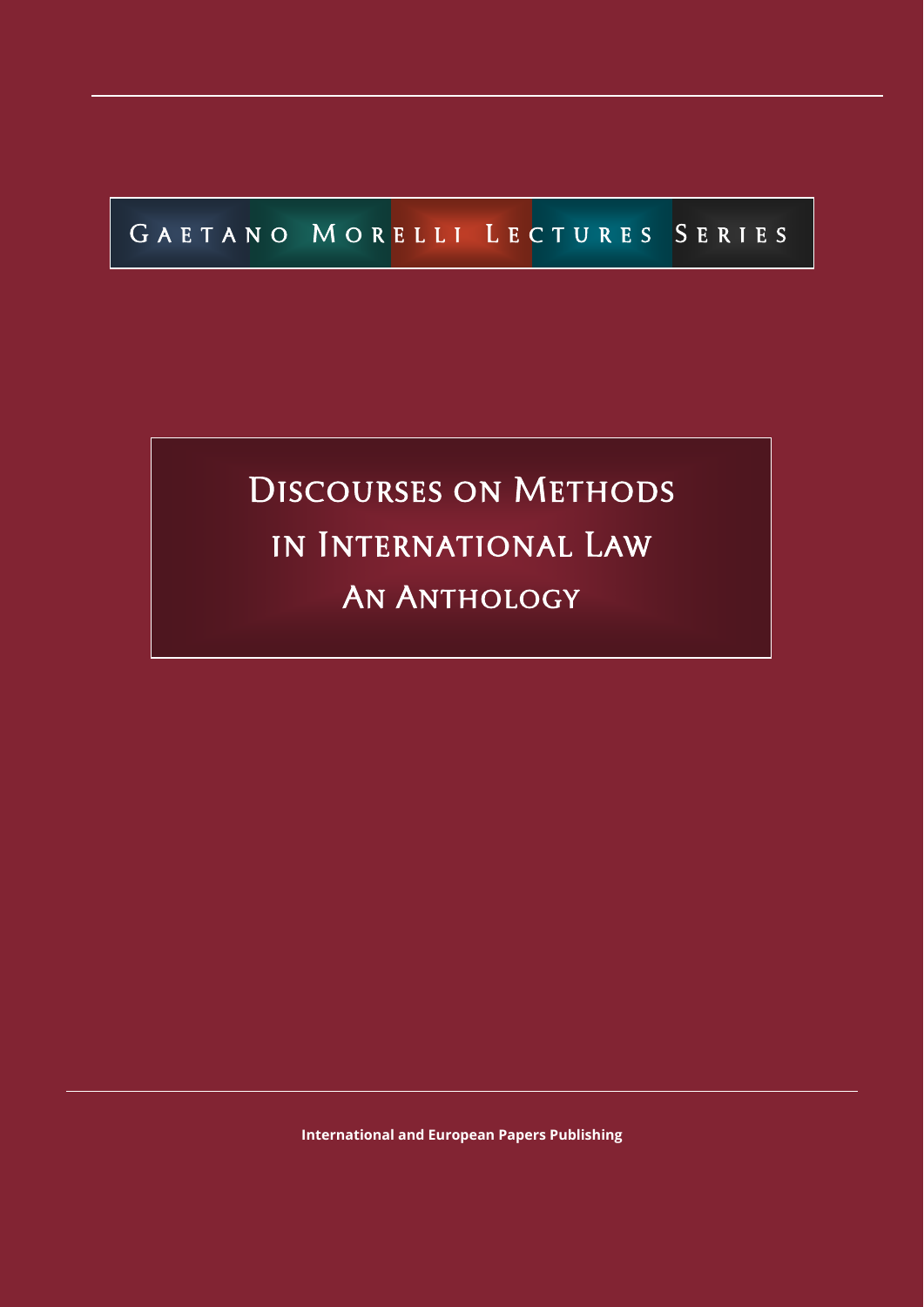

[GAETANO MORELLI LECTURES SERIES](http://crde.unitelmasapienza.it/en/publications/gmls) (Rome: *International and European Papers Publishing*)

#### EDITORIAL COMMITTEE

**Enzo Cannizzaro**, Sapienza – University of Rome **Emanuele Cimiotta**, Sapienza – University of Rome **Nicola Napoletano**, Unitelma Sapienza – University of Rome **Paolo Palchetti**, University of Macerata

#### EDITORIAL SECRETARIAT

**Aurora Rasi**, Unitelma Sapienza – University of Rome

Copyright © 2020 *International and European Papers Publishing* Research Centre for European Law "Unitelma Sapienza" – University of Rome Viale Regina Elena, 295 – I-00161 Rome (Italy)

<http://crde.unitelmasapienza.it/en/publications/gmls> [info@crde-unitelmasapienza.it](mailto:info@crde-unitelmasapienza.it)

ISBN: 978-88-943616-1-2

doi[: 10.15166/978-88-943616-1-2](https://search.datacite.org/works/10.15166/978-88-943616-1-2)

The Editorial Committee ensures an independent scientific evaluation of the manuscripts published by *[Gaetano](http://www.europeanpapers.eu/) Morelli Lectures Series* by submitting them to a double-blind peer-review process. This Volume (final on 3 February 2020) may be cited as *Discourses on Methods in International Law: An Anthology*, in *Gaetano Morelli Lectures Series* Vol. 3 – 2020, Rome: International and European Papers Publishing, 2020 [\(crde.unitelmasapienza.it/en/pubblicazioni/gmls\)](http://crde.unitelmasapienza.it/en/publications/gmls).



This work is licensed under a [Creative Commons Attribution-NonCommercial-NoDerivatives 4.0](http://creativecommons.org/licenses/by-nc-nd/4.0/) [InternationalLicense](http://creativecommons.org/licenses/by-nc-nd/4.0/)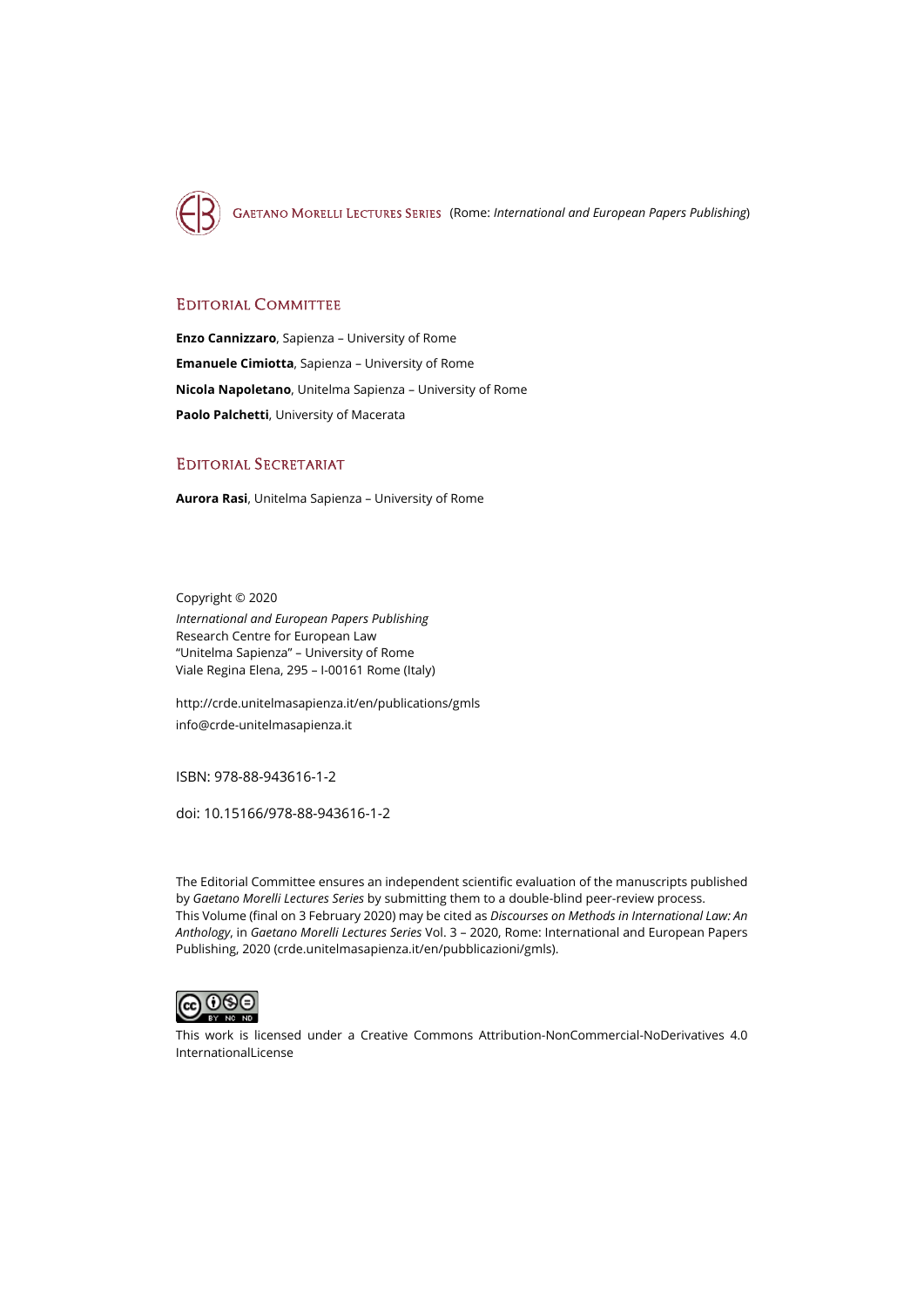[Gaetano Morelli Lectures Series \(Vol. 3 – 2020\)](http://crde.unitelmasapienza.it/it/pubblicazioni/gmls) 

## **Discourses on Methods in International Law An Anthology**

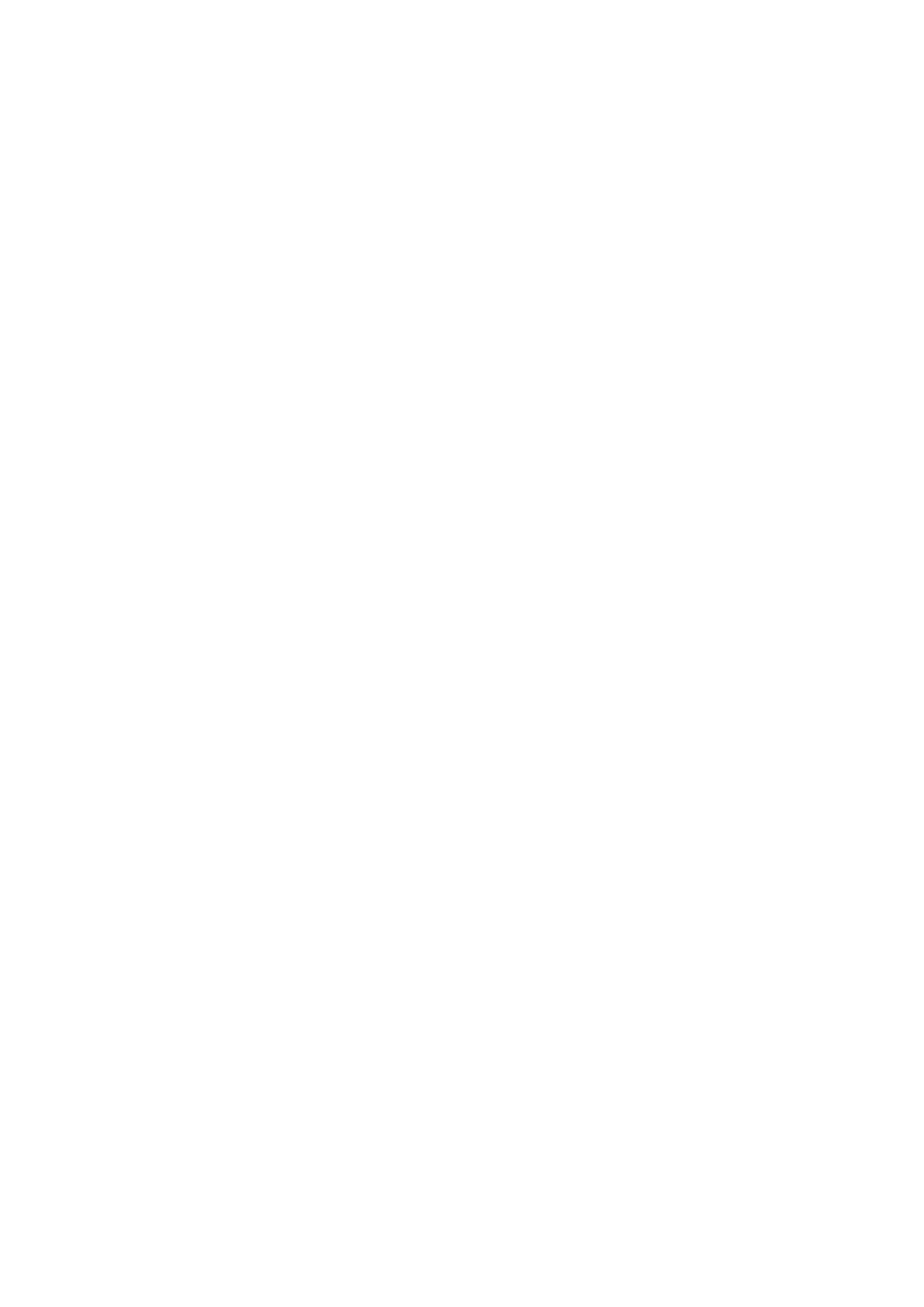### **GAETANO MORELLI LECTURES SERIES** [Vol. 3 – 2020](http://crde.unitelmasapienza.it/it/pubblicazioni/gmls-2020)

### Table of Contents

| Foreword<br>Enzo Cannizzaro                       |                                                                                                                                   | p. | 5              |
|---------------------------------------------------|-----------------------------------------------------------------------------------------------------------------------------------|----|----------------|
| SECTION I: METHODOLOGY IN INTERNATIONAL REASONING |                                                                                                                                   |    |                |
|                                                   | 1. Methodological Choices and Debates Concerning the Non-Use of Force<br>Olivier Corten                                           |    | $\overline{7}$ |
|                                                   | 2. Origins and Challenges of a Positivist Approach to International Law<br>Alessandra Gianelli                                    |    | 39             |
| <b>SECTION II: METHODOLOGISING CUSTOM</b>         |                                                                                                                                   |    |                |
|                                                   | 3. The UN International Law Commission and Customary International Law<br>Michael Wood                                            |    | 65             |
| <b>SECTION III: METHODOLOGY BY PRINCIPLES</b>     |                                                                                                                                   |    |                |
|                                                   | 4. The Role of the International Court of Justice in the Identification of Gen-<br>eral Principles of Procedure<br>Serena Forlati |    | 103            |
|                                                   | 5. International Investment Proceedings: Converging Principles?<br>Jorge E. Viñuales                                              |    | 135            |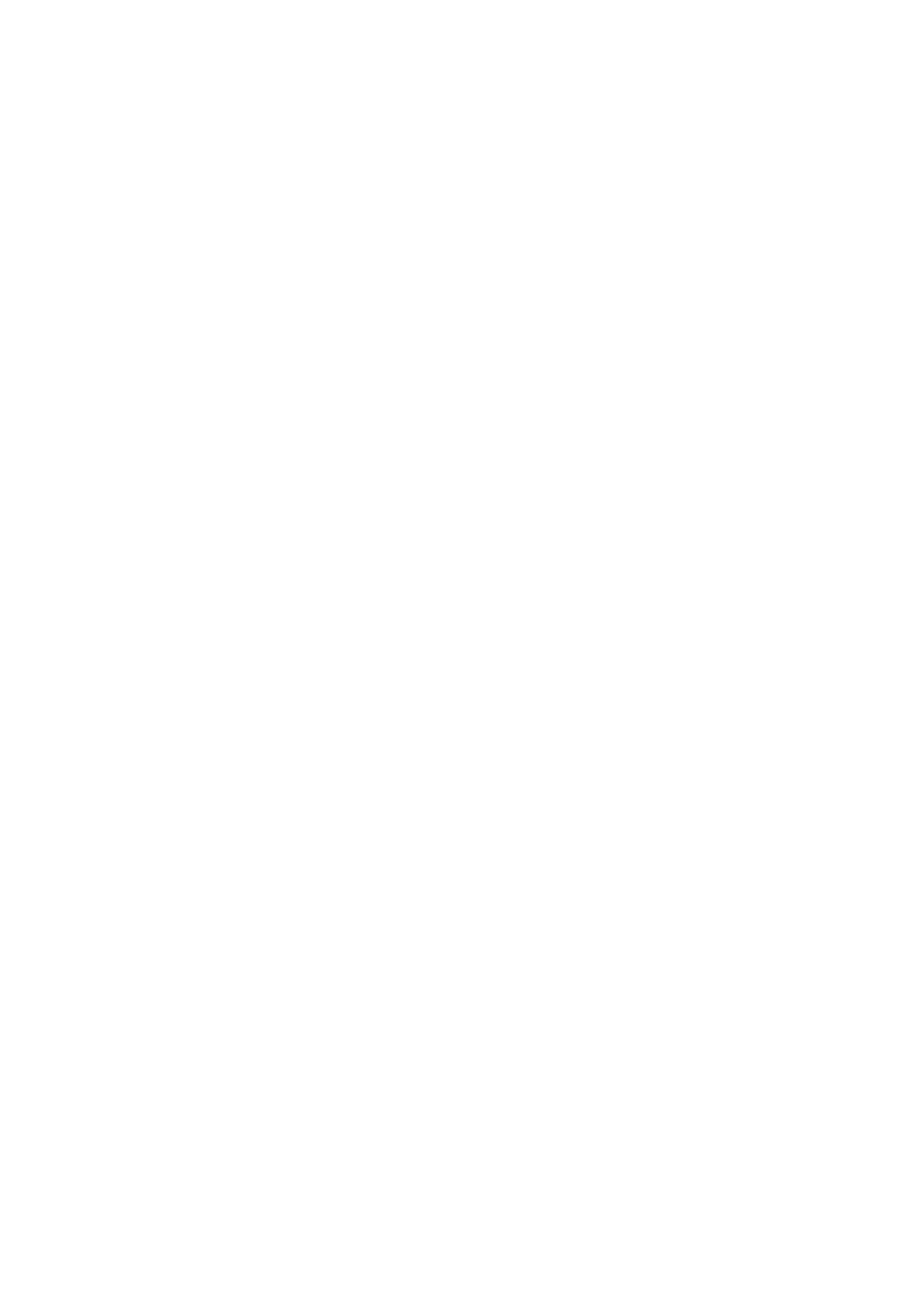

- 1. *[The Present and Future of](http://crde.unitelmasapienza.it/en/publications/gmls-2015)* Jus Cogens, in *[Gaetano Morelli Lectures Series](http://crde.unitelmasapienza.it/en/publications/gmls)* Vol. 1 2015, Rome: Sapienza Università Editrice, 2015 (www.editricesapienza.it).
- 2. *[Decisions of the ICJ as Sources of International Law?](http://crde.unitelmasapienza.it/en/publications/gmls-2018)*, in *[Gaetano Morelli Lectures Series](http://crde.unitelmasapienza.it/en/publications/gmls)* Vol. 2 – 2018, Rome: International and European Papers Publishing, 2018 [\(crde.unitelmasapienza.it\)](http://crde.unitelmasapienza.it/en/publications/gmls)
- 3. *[Discourses on Methods in International Law: An Anthology](http://crde.unitelmasapienza.it/en/publications/gmls-2020)*, in *[Gaetano Morelli Lectures Series](http://crde.unitelmasapienza.it/en/publications/gmls)* Vol. 3 – 2020, Rome: International and European Papers Publishing, 2020 [\(crde.unitelmasapienza.it\)](http://crde.unitelmasapienza.it/en/publications/gmls)